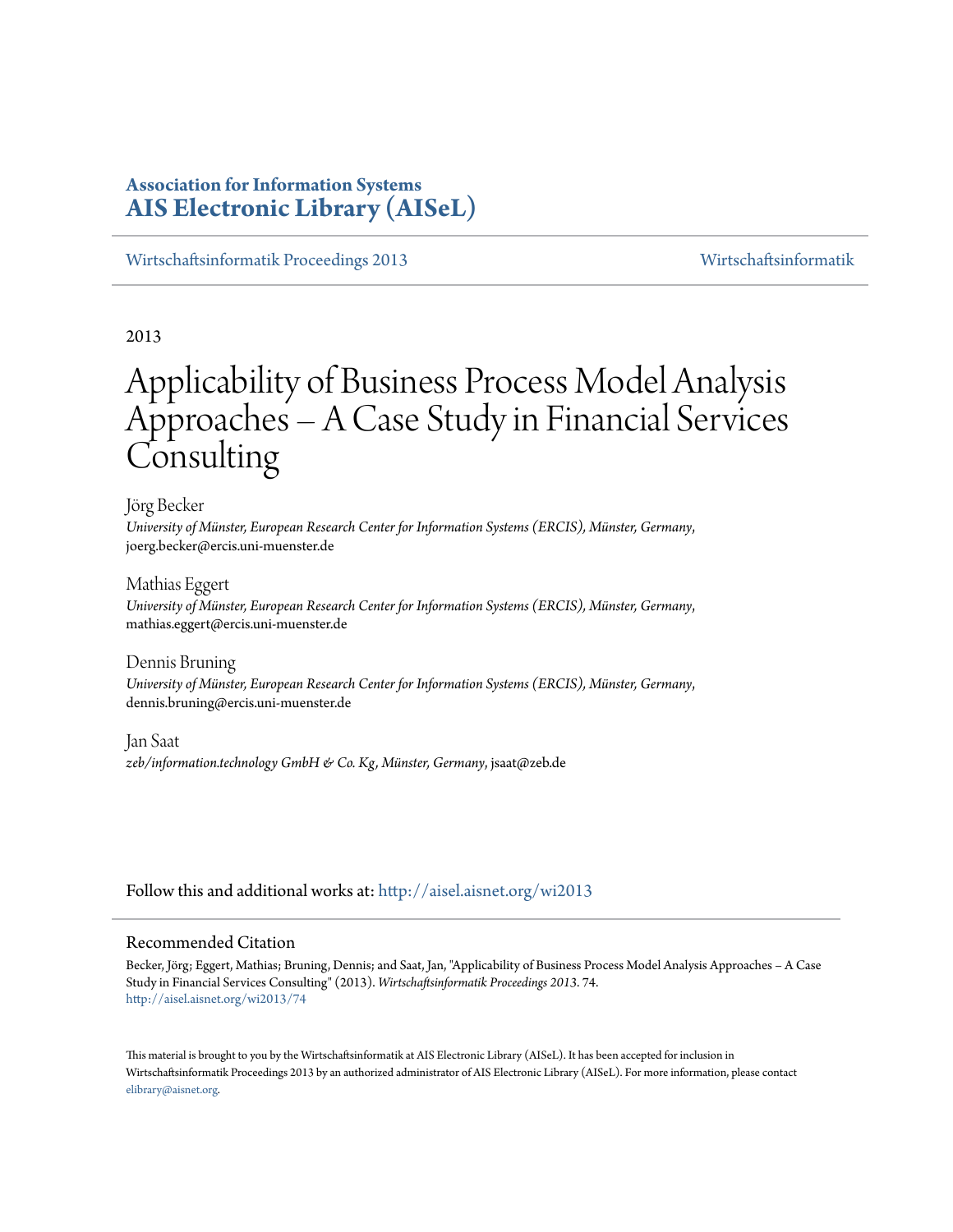# **Applicability of Business Process Model Analysis Approaches – A Case Study in Financial Services Consulting**

Jörg Becker<sup>1</sup>, Mathias Eggert<sup>1</sup>, Dennis Bruning<sup>1</sup>, and Jan Saat<sup>2</sup>

<sup>1</sup> University of Münster, European Research Center for Information Systems (ERCIS), Münster, Germany

{joerg.becker,mathias.eggert,dennis.bruning}@ercis.uni-muenster.de  $2$  zeb/information.technology GmbH & Co. Kg, Münster, Germany

jsaat@zeb.de

**Abstract.** The analysis of business process models gains more and more attention in IS research. Several analysis approaches have been developed. All of them provide different features, such as syntax checking or pattern recognition. This paper investigates the applicability and relevance of business process model analysis approaches using a case study from financial services consulting. Two research contributions are provided. First, an overview about common model analysis features and its relevance for consulting processes are provided. Second, the applicability of the automatic business process model analysis approaches is investigated. Results show that the majority of features can raise efficiency of analyses in business process reengineering projects.

**Keywords:** business process analysis, model analysis, financial services, case study research, applicability check

## **1 Introduction**

The financial services industry experiences a high degree of change which comes along with several challenges. Kohlmann [1] identifies new competition structures, regulatory and fiscal requirements (such as MaRisk, IFRS 9, or Basel III), changing customer demands and structures, product complexity, information technology, and competitive awareness as the central drivers of change initiatives. Consequently, the financial services industry is faced with a high competitive pressure, leading to specialization and consolidation [1-3].

In order to cope with an ever changing environment and the pressure to increase efficiency and effectiveness of business processes, financial institutions attempt to run large business process reengineering (BPR) projects [4] aiming to increase transparency and optimize the process management within the organization. Therefore companies use business process model repositories, i.e. databases for process models, as basis for analyses and optimization. Due to the high number of processes stored in

11<sup>th</sup> International Conference on Wirtschaftsinformatik,  $27<sup>th</sup>$  February –  $01<sup>st</sup>$  March 2013, Leipzig, Germany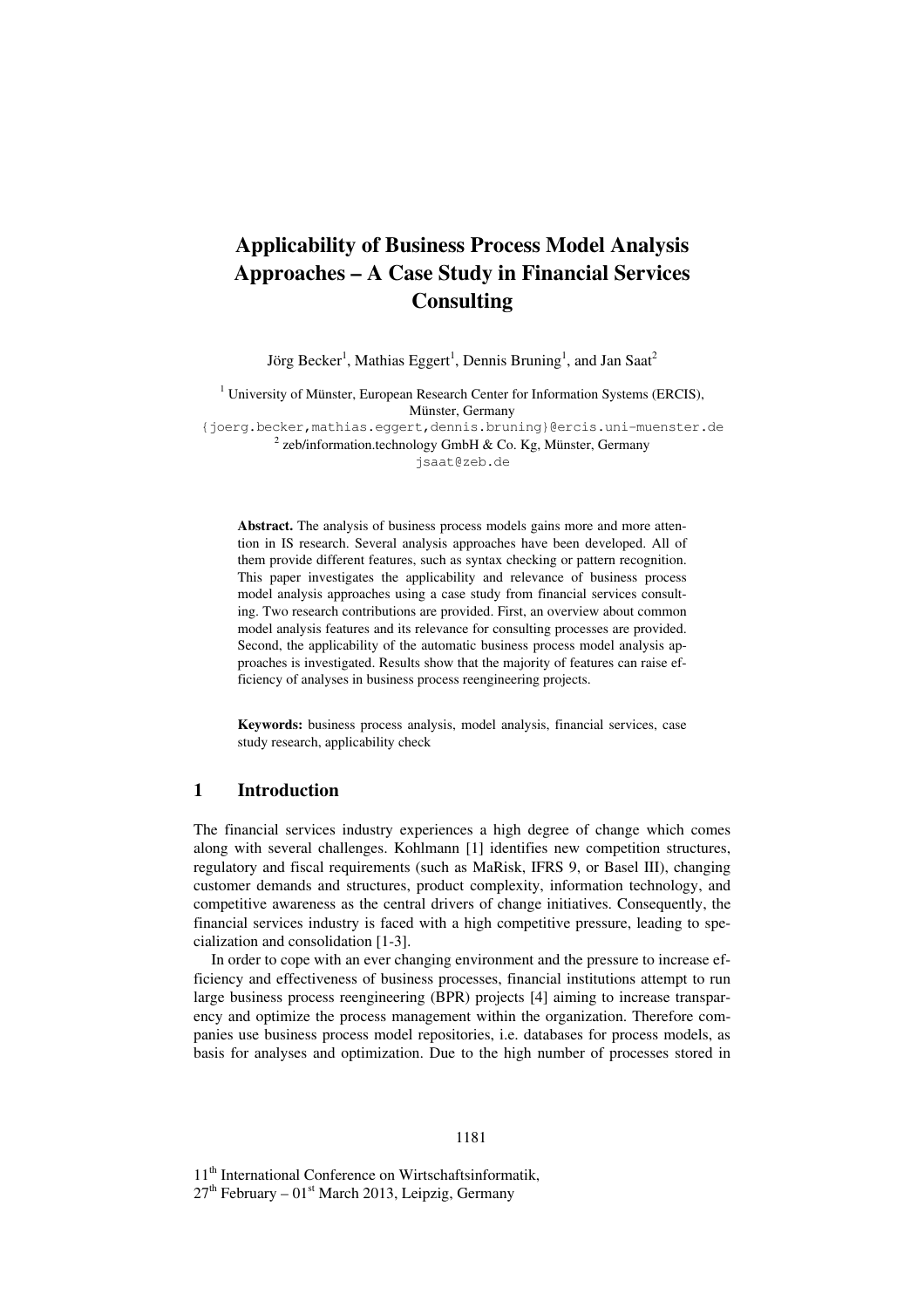repositories and required industry knowledge, model analysis is often performed by consultants as they usually provide a cross-company perspective, best practices, industry standards, and benchmarks [5-6]. As more and more financial institutions engage in professional business process management, increasing requirements towards efficiency and effectiveness of process model analysis can be observed. IS research reacts to this demand by developing approaches that analyze business processes (semi-)automatically e.g.[7-10]. These approaches can assist in detecting syntax errors, compliance frauds or common optimization patterns. They have received a lot of attention in academia but or however, they lack empirical evidence in terms of applicability and relevance in practice.

The goal of this paper is to contribute to closing this gap and to provide insights into the perceived applicability of model analysis approaches (MAA) in practice. Considering the identified research gap, we aim to answer the following research question:

*How relevant are automatic MAA capabilities for business process model analysis tasks in financial services industry consulting?* 

To answer this question, we conduct a case study in one of Germany's biggest financial services consulting companies and investigate the potential benefits of MAA capabilities for its consultants and BPR experts.

The remainder of this paper is structured as follows. In the next section, we briefly describe common features of business process MAA. Section 3 describes our research design and case setting and Section 4 presents our findings. Finally, in Section 5, we discuss our results and provide an outlook on further research in automated MAA.

# **2 Business Process Model Analysis Capabilities**

Model analysis is often considered with model checking. The term "model checking" originates from computer science and is defined as "an automatic technique for verifying finite-state reactive systems, such as sequential circuit designs and communication protocols" [11]. We perceive business process model analysis in a less technical sense and define it as an automatic technique for verifying graph-based models in order to detect predefined patterns and execute search queries.

Common business process model analysis approaches have several different features which we briefly introduce in this section. Therefore we performed a structured literature search according to the procedure introduced by vom Brocke et al. [12]. In an initial step we searched all A and B journals from the Journal Ranking VHB Jourqual 2.0 (http://vhbonline.org/service/jourqual/ jq2/), subsection information systems and information management and queried the database Ebscohost with the following search terms: model analysis approaches, process analysis, automatic process analysis, business process analysis, model analysis, automatic model analysis, automatic analysis. The search set was restricted to publications between 2006 and 2012 to ensure that only recent MAA were included. In addition to querying Ebscohost, forward and backward searches, starting from the initial result set, were conducted.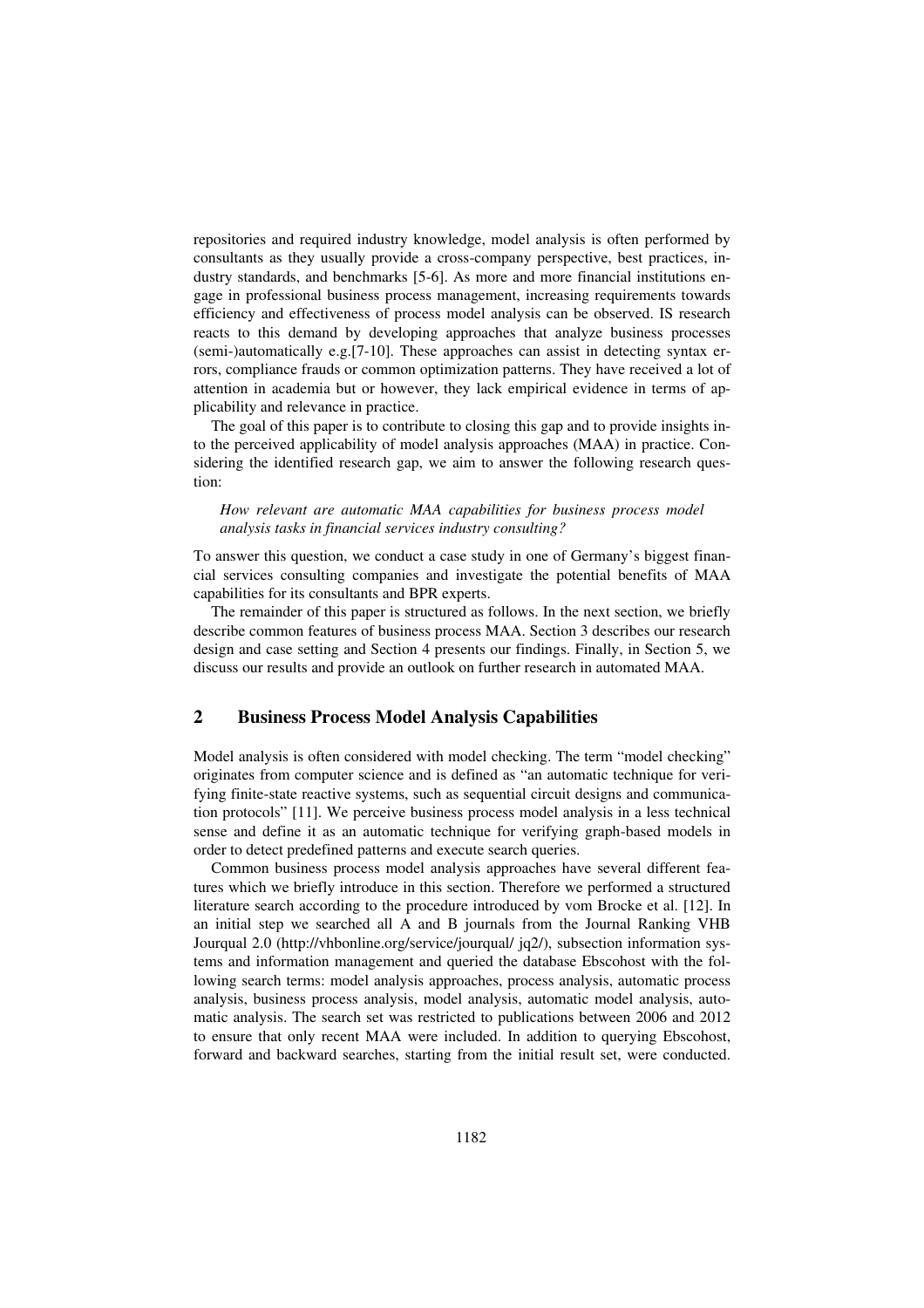We analysed the results by first reading the title and abstract and, based on the relevance, we read the whole article and derive the features of the introduced approach. All features and relevant approaches are depicted in Table 1.

*Structure Analysis* is one of the fundamental analyses features for business process models. It is used to verify the correctness of the model in terms of completeness, consistency, and feasibility [13-14]. The structural analysis further reveals structural similarity between models, e.g. measured by distance metrics [15]. *Semantic Analysis* detects "the degree of similarity, based on equivalence between words" [16], such as labels, annotations or other semantic elements within the model. Semantic analyses may, for example, detect how similar two process models are based on the analysis of its event and activity labels.

The *Text / Label Analysis* covers a narrower model analysis, compared to the Semantic Analysis. Such analyses focus on analyzing and comparing element labels, model annotations and other text elements within the process model. In addition, MAA include word topologies, such as sentence structures or synonyms. The outcomes of such analyses are mainly distance metrics between two models, e.g. from a sample text, a company model, or process elements [13], [17-18].

*Data / External Information Inclusion* is of growing practical relevance. This model analysis feature includes elements which are not necessarily part of the analyzed model itself. External information sources or data can consist of linked models (such as organizational structure diagrams), data fragments from data-aware compliance rules, and annotations containing any forms of external information necessary for the process model [15], [19]. Thereby, the focus is set on inclusion and flow of external information, data or annotations. The included data is then used to create performance indicators, such as process costs or processing times [20].

The *Execution / Behavior Analysis* focuses on the process model and the transition states. The analysis often uses control-flow information to determine possible process states. Reachability or deadlock checks can be executed based on the information delivered by the execution and behavior analysis [16], [21].

*Across Modeling Language Comparison,* meaning the comparison of process models, developed with different modeling languages, becomes a more and more regarded feature. A typical application domain includes comparisons with reference models, as in the publications by Dongen et al. or Ghose and Kolliadis [15-16]. In addition, as a direct comparison is rather complicated, the MAA transforms the process models into a comparable modeling language before analyzing them [15].

*Complex / Loop Construct Analysis* enables the detection of complex process model structures, such as control flow loops and process execution rules. Dongen, Dijkman and Mendling use causal footprints for complex model analysis [16]. Awad and Sakr use a graph based representation to match graphs within repositories and therefore use the Business Process Modeling Notation Query language (BPMN-Q) within their approaches to handle and analyze models regardless their complexity [22].

*Pattern / Model Construct / Sub graph Analysis* is a feature that enables the analysis of a particular combination of model elements, such as Activity A must be executed before Activity B begins. Famous workflow patterns are, for example, described in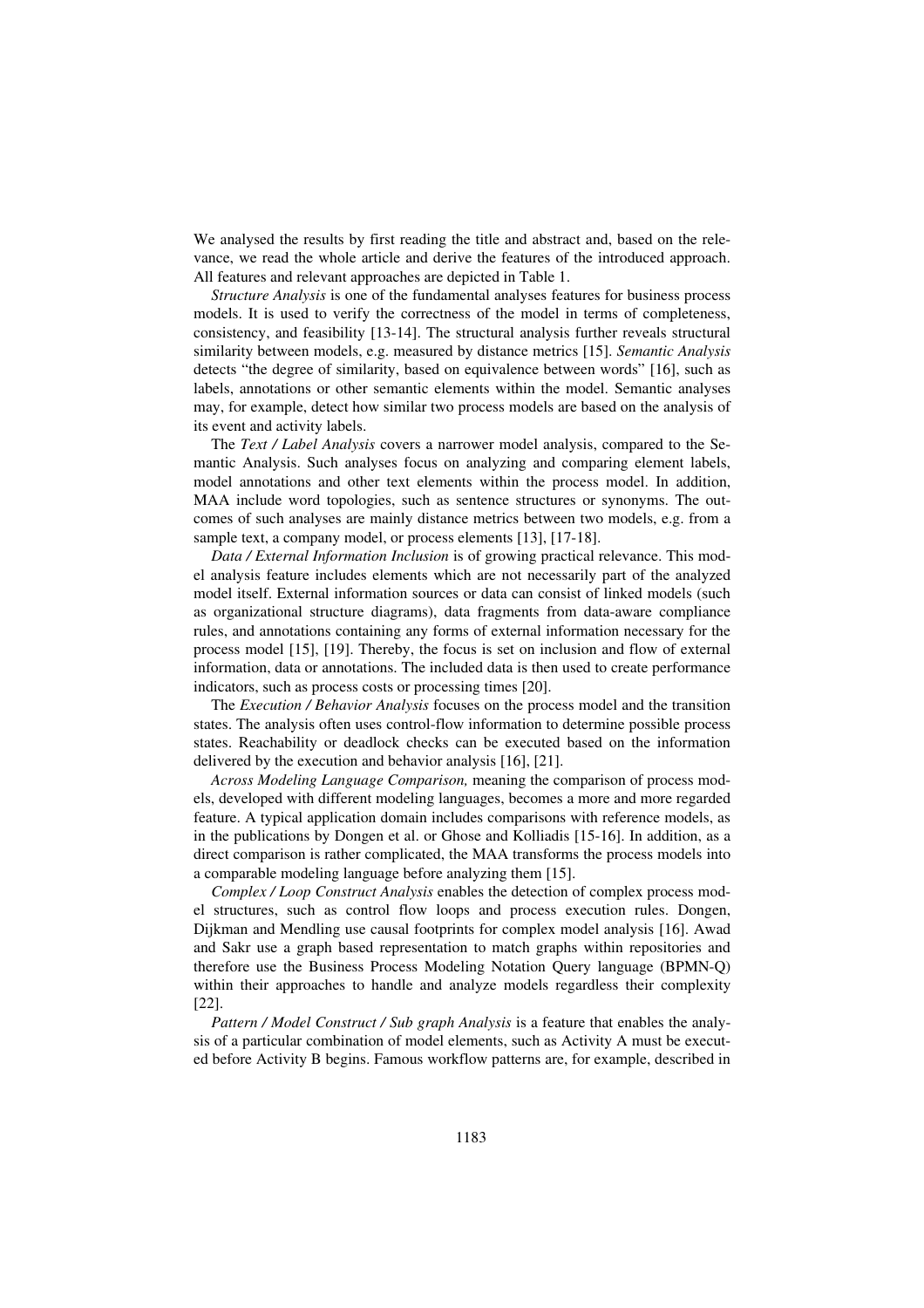[23]. Thereby, patterns and constructs represent a specific rule that can express a structure, semantic, object, behavior or any other kind of requirement for a process model. MAA try to match the defined structure with the process model [24]. On the one hand, a sub graph can be a specific type of construct or pattern that can be searched for. On the other hand, pattern and construct analysis may use sub graph isomorphism [25] to reduce the analysis time and limit the analysis to defined sub graphs [26-27].

|                                                                                                                      | Structure Analysis | Semantic Analysis | Text / Label Analysis | Data / External Information<br>Inclusion | Execution / Behavior Analysis | <b>Comparison Across Modeling</b><br>Languages | Complex / Loop Construct<br>Analysis | Pattern / Model Construct /<br>Sub <del>-</del> Graph Analysis | Tool Based Analysis/<br>Visualization | Modeling Language<br>Independency |
|----------------------------------------------------------------------------------------------------------------------|--------------------|-------------------|-----------------------|------------------------------------------|-------------------------------|------------------------------------------------|--------------------------------------|----------------------------------------------------------------|---------------------------------------|-----------------------------------|
| <b>Graph Matching Algorithms for Business</b><br>Process Model Similarity Search (Dijkman<br>et al. 2009) [12]       | X                  | X                 | X                     |                                          | X                             |                                                | X                                    |                                                                |                                       | X                                 |
| <b>Measuring Similarity between Business</b><br><b>Process Models</b><br>(Dongen et al. 2008) [15]                   | X                  | X                 | X                     |                                          | X                             | X                                              | X                                    |                                                                |                                       | X                                 |
| On Enabling Data-Aware Compliance<br><b>Checking of Business Process Models</b><br>(Knuplesch et al. 2010) [18]      |                    |                   |                       | X                                        |                               |                                                | X                                    |                                                                | X                                     |                                   |
| <b>Auditing Business Process Compliance</b><br>(Ghose and Koliadis 2007) [14]                                        | X                  |                   |                       | X                                        | X                             |                                                |                                      | X                                                              | X                                     |                                   |
| Querving Graph-Based Repositories of<br><b>Business Process Models</b><br>(Awad and Sakr 2010) [21]                  | X                  | X                 |                       | X                                        | X                             |                                                | X                                    | X                                                              | X                                     |                                   |
| <b>Structural Patterns for Soundness of</b><br><b>Business Process Models</b><br>(Dongen et al. 2006) [25]           |                    |                   |                       |                                          |                               |                                                | X                                    | x                                                              | X                                     | X                                 |
| Pattern Identification and Classification in<br>the Translation from BPMN to BPEL<br>(García-Banuelos 2008) [20]     | X                  |                   |                       |                                          | X                             |                                                | X                                    | X                                                              | X                                     |                                   |
| Querying business processes with BP-QL<br>(Beeri et al. 2008) [19]                                                   | X                  |                   |                       | X                                        |                               |                                                | X                                    | X                                                              | X                                     |                                   |
| An Efficient Algorithm for Workflow Graph<br><b>Structural Verification</b><br>(Touré et al. 2008) [23]              | X                  |                   |                       |                                          |                               |                                                | X                                    | X                                                              | X                                     |                                   |
| <b>Clone Detection in Repositories of Business</b><br>Process Models (Dumas et al. 2010) [16]                        | X                  |                   | X                     |                                          |                               |                                                |                                      | X                                                              | X                                     |                                   |
| <b>Fast Business Process Similarity Search</b><br>with Feature-Based Similarity Estimation<br>(Yan et al. 2010) [17] | X                  |                   | X                     | X                                        |                               |                                                |                                      | X                                                              |                                       | X                                 |
| <b>Fast Detection of Exact Clones in Business</b><br><b>Process Model Repositories</b><br>(La Rosa et al. 2012) [10] | X                  |                   | X                     |                                          | X                             | X                                              |                                      | X                                                              |                                       | X                                 |

**Table 1.** Business Process Model Analysis Capabilities

The *Tool Based Analysis* feature expresses the support for model analysis by a software application. Therefore, it is not sufficient that the approach's analysis algorithm has been provided. Rather the feature is fulfilled whenever the approach has been implemented within a tool solution, providing visualization etc. Most approaches implemented the algorithms in a tool. If they do not provide tool support, the analyzed paper only provides the description of the analysis algorithm.

The last identified feature is *Modeling Language Independence*. Approaches that support this feature enable the analysis of process models developed with different languages [28]. Compared to the feature *Across Modeling Language Comparison*, modeling language independence does not focus on comparing process models. These approaches may rather analyze arbitrary process models individually. As Becker et al.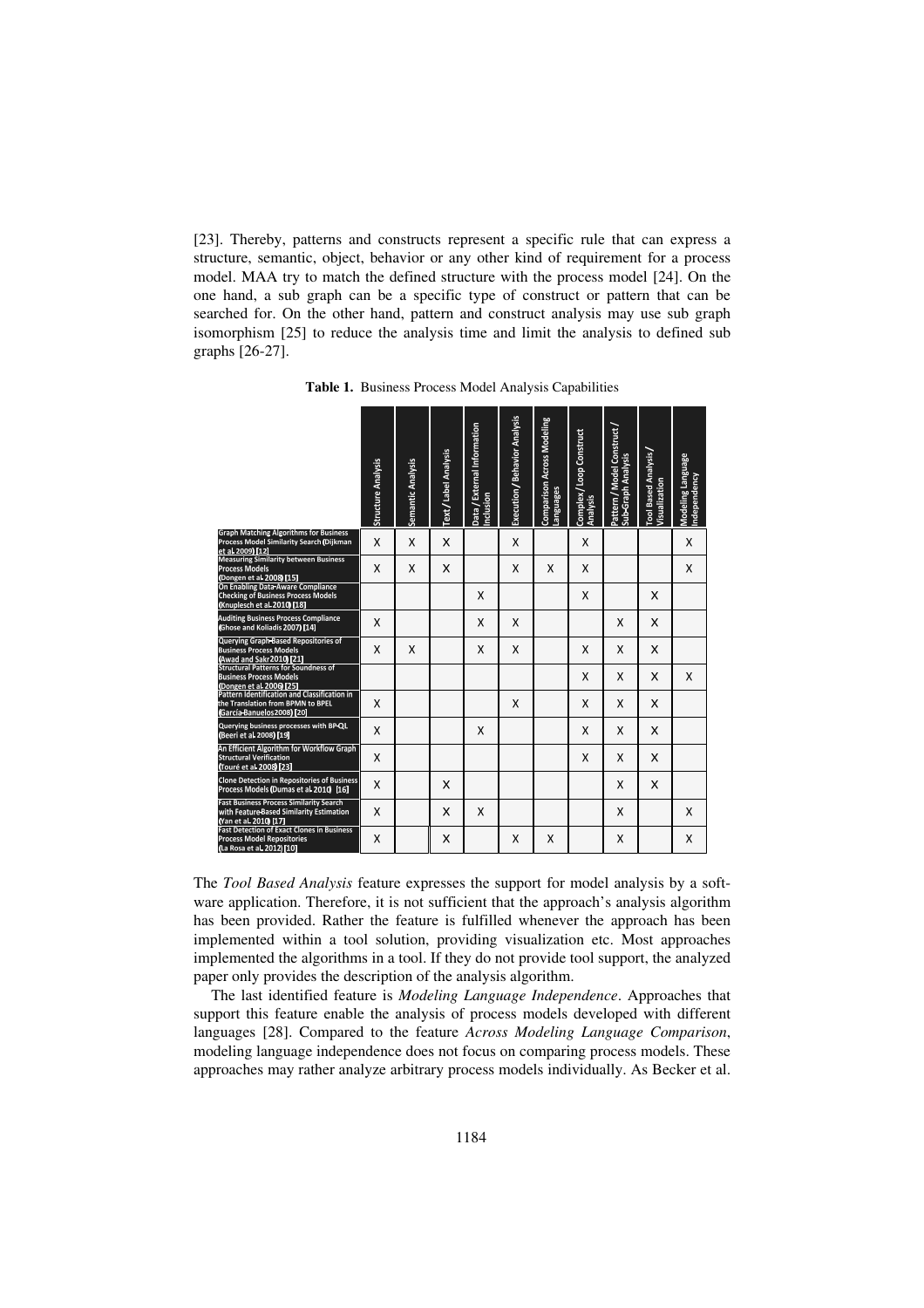[28] argue that banks are not willing to change their common business process modeling technique for implementing MAA, this feature gets more and more attention.

# **3 Research Design**

Given the high pressure to redesign business processes in financial institutes and the features of business process analysis approaches, we aim to explore the practical relevance of such analysis approaches. In particular, business process consultants are frequently requested to analyze and improve business processes [29-30]. Therefore, they can be seen as one key user group of business process MAA. In this paper, we investigate whether business process MAA are capable of supporting or even replacing manual model analysis tasks in financial services consulting.

Based on the findings of [4] who report on massive model repositories containing about 1,800 business process models, we assume enormous effort for consultants to analyze such a high number of business processes manually. In addition, the failure rate, meaning that not all process improvement capabilities or compliance frauds will be detected, is much higher compared to scenarios in which consultants make use of automation support.

The study at hand aims to investigate the relevance of MAA. Therefore we follow Rosemann and Vessey [31] and apply an applicability check prior to a typical research process. Applicability checks allow "[…] practitioners to provide feedback to the academic community on the research objects it produces or uses in theory-focused research" [31]. We thereby focus on separated semi-structured interviews with professionals of the financial services consulting domain.

The selected participants have been identified by applying the "snowball sampling approach" [32] which suggests accessing the best interviewees by asking interviewees for other potential interviewee suggestions. This approach is commonly used "to contact groups of people for whom there is no sampling frame" [32]. For this study, the interview topics have been specified at first, and then a snowball sampling took place. The investigated company is one of Germany`s biggest consulting companies for the financial services industry with customers in every segment of the industry. Altogether, five interviewees were selected, based on their expertise in BPR projects. One more participated in a pre-test which was conducted in order to ensure that all questions are understandable and unambiguous. The respondent details and its expertise are summarized in Table 2. Altogether, the face to face interview sessions led to the collection of about 37.700 words of transcribed data.

The interview was divided into nine question categories along the time slot of one hour. Question categories comprise of the following topics:

- 1. Short topic introduction, presentation of research subject and objectives, explanation of interview setting (audio recording, timeline), collection of demographics.
- 2. Presentation and evaluation of currently used model analysis approaches.
- 3. Exploration of model analysis tasks and model analysis requirements within the consulting process.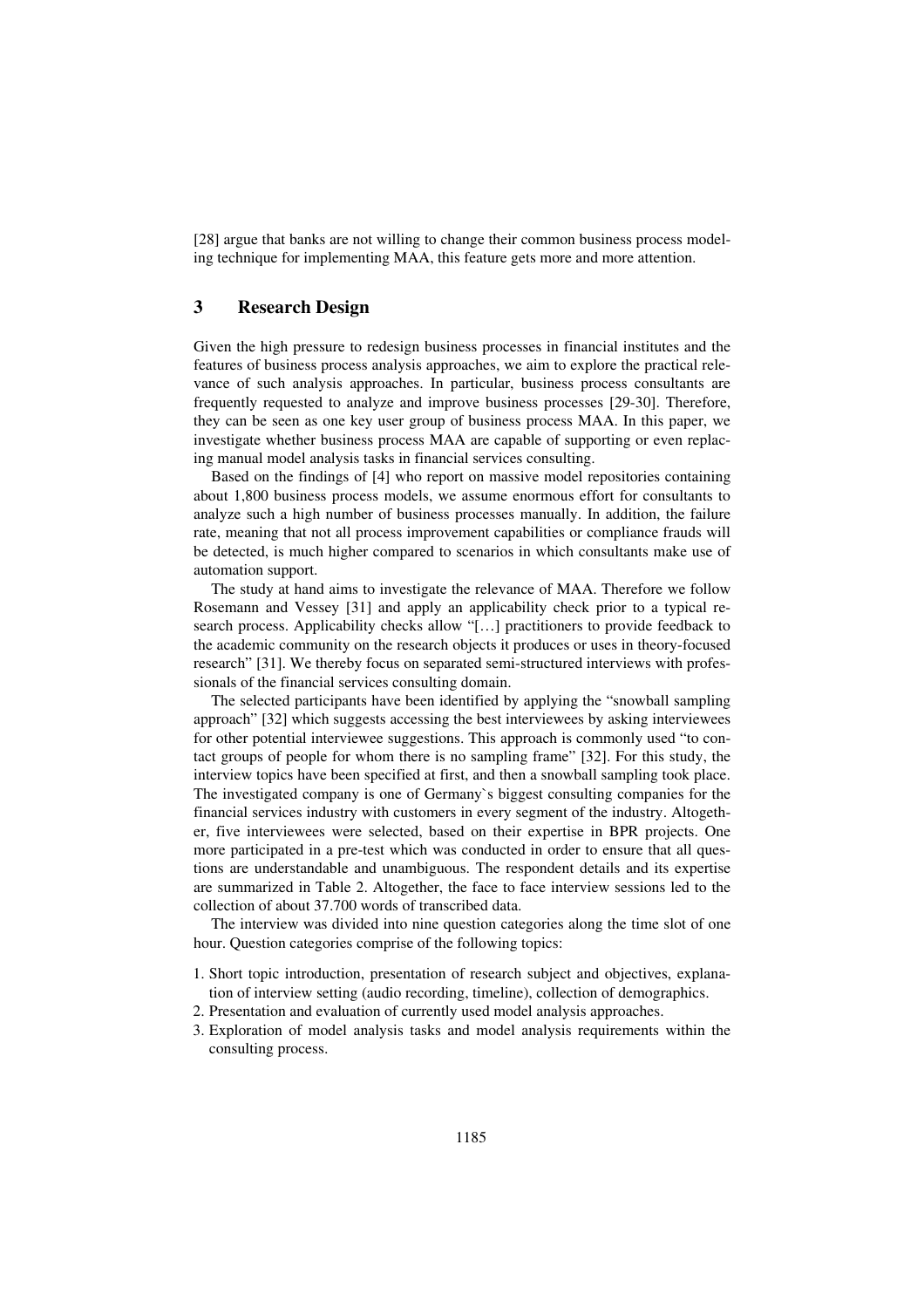- 4. Collection of typical process flaws and modeling problems (such as reoccurring weaknesses and difficulties and challenges).
- 5. Assessment of relevance and desired features of automatic business process MAA. Each interviewee rated the importance of each feature on a one-to-five scale.
- 6. Effort estimation (current, manual approaches vs. automated approaches).
- 7. Introduction of an automatic model analysis approach for previously discussed features. Presentation of sample use cases (interviewee is mostly passive here).
- 8. Mapping of model analysis features to the consulting tasks and process steps which resulted from categories 1 - 6.
- 9. Evaluation of the manual approach in comparison to the automatic approach. Collection of additional use cases in consulting and additional features desired.

|                        | Age | Position<br>within the<br>Consultancy | <b>Unit</b>                                             | <b>Department</b>          | Working<br><b>Experience as</b><br><b>Consultant</b> | <b>Employee of</b><br>the<br>Consultancy | <b>Experience</b><br>with Process<br>Consulting | Other                                                     |
|------------------------|-----|---------------------------------------|---------------------------------------------------------|----------------------------|------------------------------------------------------|------------------------------------------|-------------------------------------------------|-----------------------------------------------------------|
| Participant I          | 31  | Manager                               | IT                                                      | <b>IT Strategy</b>         | 6 Years                                              | 6 Years                                  | 6 Years                                         |                                                           |
| Participant II         | 29  | Senior<br>Consultant                  | Organization and<br>Transformation                      | Process and<br>Qualitymgmt | 4 Years                                              | 3 Years                                  | 2 Years                                         |                                                           |
| <b>Participant III</b> | 35  | Senior Manager                        | Organization and<br>Transformation                      | Process and<br>Qualitymgmt | 4 Years                                              | 4 Years                                  | 4 Years                                         | Has been employed in<br>Processmggmt in<br>banking before |
| Participant IV         | 45  | Senior Manager                        | Organization and    Banking Systems  <br>Transformation |                            | 12 Years                                             | 4 Years                                  | 8 Years                                         |                                                           |
| Participant V          | 46  | Senior Manager                        | IT                                                      | <b>IT Strategy</b>         | 17 Years                                             | 5 Years                                  | 12 Years                                        | <b>EAM-Generalist</b>                                     |
| Average                | 37  | Manager+                              |                                                         |                            | 9                                                    | 4                                        | 6                                               |                                                           |

**Table 2.** Respondent details

# **4 Study Findings**

#### **4.1 Business Process Reengineering Steps and Tasks**

During the pre-test, we identified all the typical BPR stages at the consulting company. These stages are depicted in Figure 1 and defer from the well-known BPR stages, introduced by Hammer and Champy [33]. During the interviews we justified these stages and use them to classify the features of MAA in typical BPR projects.



**Fig. 1.** Business Process Reengineering Stages

**Clarify Reengineering Objectives.** In the beginning of a BPR project at the consulting company, the objectives have to be determined. The interviewees describe the business process analysis project as business and management driven. The objectives are identified by "document review of strategy papers, [conducting] top-management workshops, in order to find out in which direction you should proceed […]" (interviewee four). According to interviewee number five, the central goals are to "struc-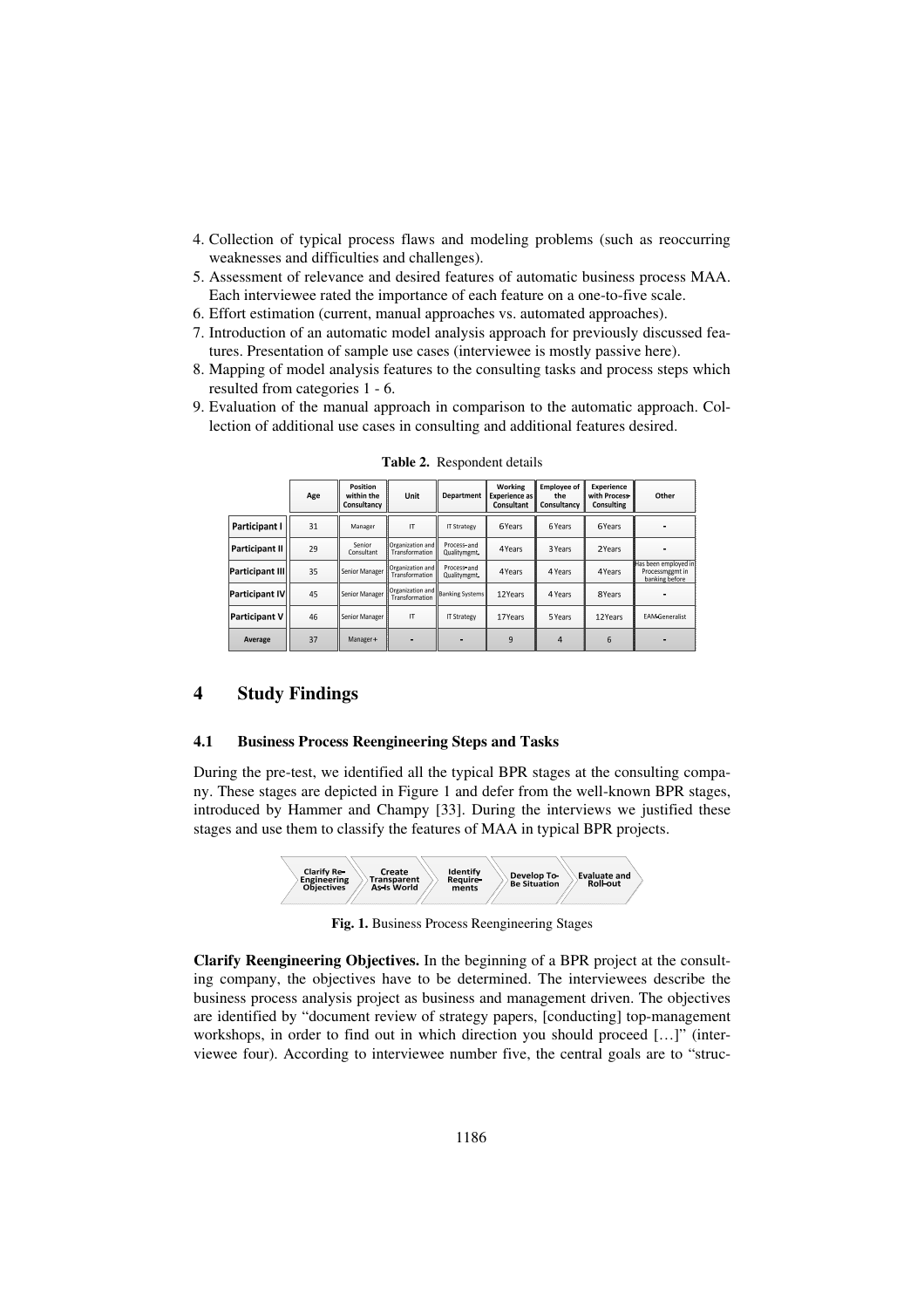ture the processes" and to analyze problems regarding "economic necessity" of business processes.

**Create a Transparent As-is World.** Reengineering projects require a deep and thorough understanding of the current state. Therefore, it is necessary to understand the as-is processes as well as respective strengths and pain points. This is usually reached by means of conducting workshops and reviews of existing documentation. According to interviewee five, process models are "only modeled deeply in areas where a positive effect can be expected", meaning that solely for documentation purposes, they do not develop process models. Further, interviewee one said that for cost reduction projects, he "begins with the analysis of the current state to determine the cost drivers […]". When necessary, the elicited information is transferred into a process modeling tool of the consulting company and enriched by connecting it with other processes, organizational units, IT systems, and process performance indicators. These indicators might be "[…] key data, for example for project costs or capacities of the organizational units" (interviewee one) which are annotated to the organizational units and process steps by "[...] using tools such as ADONIS" (interviewee three). The process models are used to provide an overview on business areas and create a high level of transparency, interviewee one expressed.

**Identify Requirements.** In the subsequent step, drivers for change have to be identified which specify the requirements for the reengineering objectives and help to "[…] develop the target picture […]" (interviewee one). The current state is analyzed to detect typical weaknesses in the business processes, interviewee three and four stated. When perceived as beneficial, best practice patterns will be applied. Manual business process analysis is supposed to avoid complex analysis ("[…] you do not need to create solutions with a complex analysis method, which are so complex that you actually can't even use it", interviewee one). Interviewees four and five described this analysis stage as a gap analysis between the as-is and to-be situation described by the business strategy. "This means that, out of the complete view, we try to operationalize the business strategy by breaking down the necessary operational and technological changes" (Interviewee five). If the objectives require far-reaching process changes, the as-is analysis is rather small since the business processes will be redesigned anyway. The analysis level always alters according to the project scope ("It means the level of detail is certainly dependent on what should be the results at the end", interviewee four).

**Develop To-be Situation.** After specifying the requirements, a precise to-be situation is developed. By changing the parameters for the key factors influencing the reengineering objectives, continuously improved business process models are created, interviewee one stated. Interviewee three mentioned that "[…] the new processes [are also developed] as target-state-processes".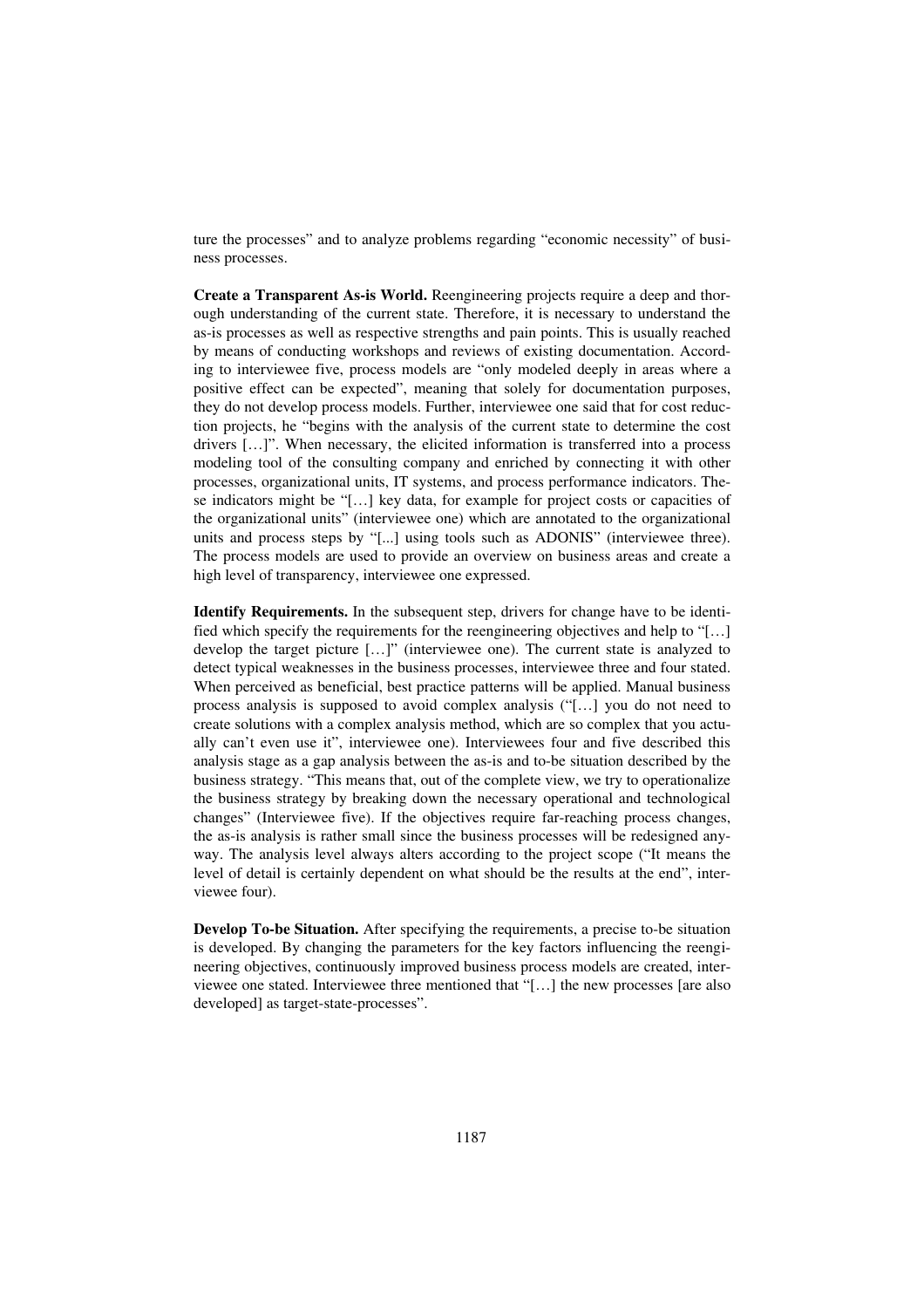**Evaluate and Roll-out.** After the development of the to-be situation, the to-be processes are created and implemented in the company. During the so called roll-out phase, the quality cycles ensure that the reengineering objectives are met and that the business continuation is guaranteed ("And then we pay attention at different phases during the roll-out and ensure the procedural quality through appropriate quality cycles", interviewee three).

#### **4.2 Weaknesses of the Manual Business Process Model Analysis**

During the interviews, several business process analysis weaknesses evolve out of unclear process definitions. Redundancies in existing processes are common and market, product or services boundaries are not clearly set, which hampers the process analysis, interviewee five stated. Furthermore, the granularity often differs, which was mentioned as a particular problem in distributed modeling and analysis processes ("[…] there are too many people with different levels for detailed-modeling", interviewee three).

The maturity of skills in process management, process documentation and process optimization is described as varying. Some companies provide and expect digital business process models; others provide process documentations and in some projects, information about business processes has to be gathered through interviews. "Some customers want specific tools and other customers have nothing and there is just a written instruction order and you have to go through available data, but in case of doubt, you'll just conduct interviews", interviewee five said. Business process models, even if digitalized, may not be maintained and are therefore outdated. They may also provide wrong data as inexperienced users make modeling mistakes. Moreover, the models may not provide information on the necessary level of detail or they are not representing the way processes are really handled within the company. This leads to the analysis of processes that are not described by models ("[…] we basically try to structure the processes which are not documented at all", interviewee five). Moreover, even if modeling methods are used correctly, there are still gaps between the modeled information and the actual process.

Additionally, interviewee four mentioned that the application of professional process management tools is rare and mostly limited to companies which have a high process management competence. Most companies in the market use MS Visio or PowerPoint for process description and process analysis. Interviewee two additionally state that "processes are not documented properly. Processes will not be executed like they are modeled". This leads to a lack of transparency in the as-is situation.

#### **4.3 Importance of MAA Features for the Manual Business Process Analysis**

The interviewees were asked for an overall rating of the feature importance independent of the process reengineering stages as well as an in depth evaluation of the feature importance for each BPR stage. Therefore, each interviewee rated the importance of each feature for the different phases on a scale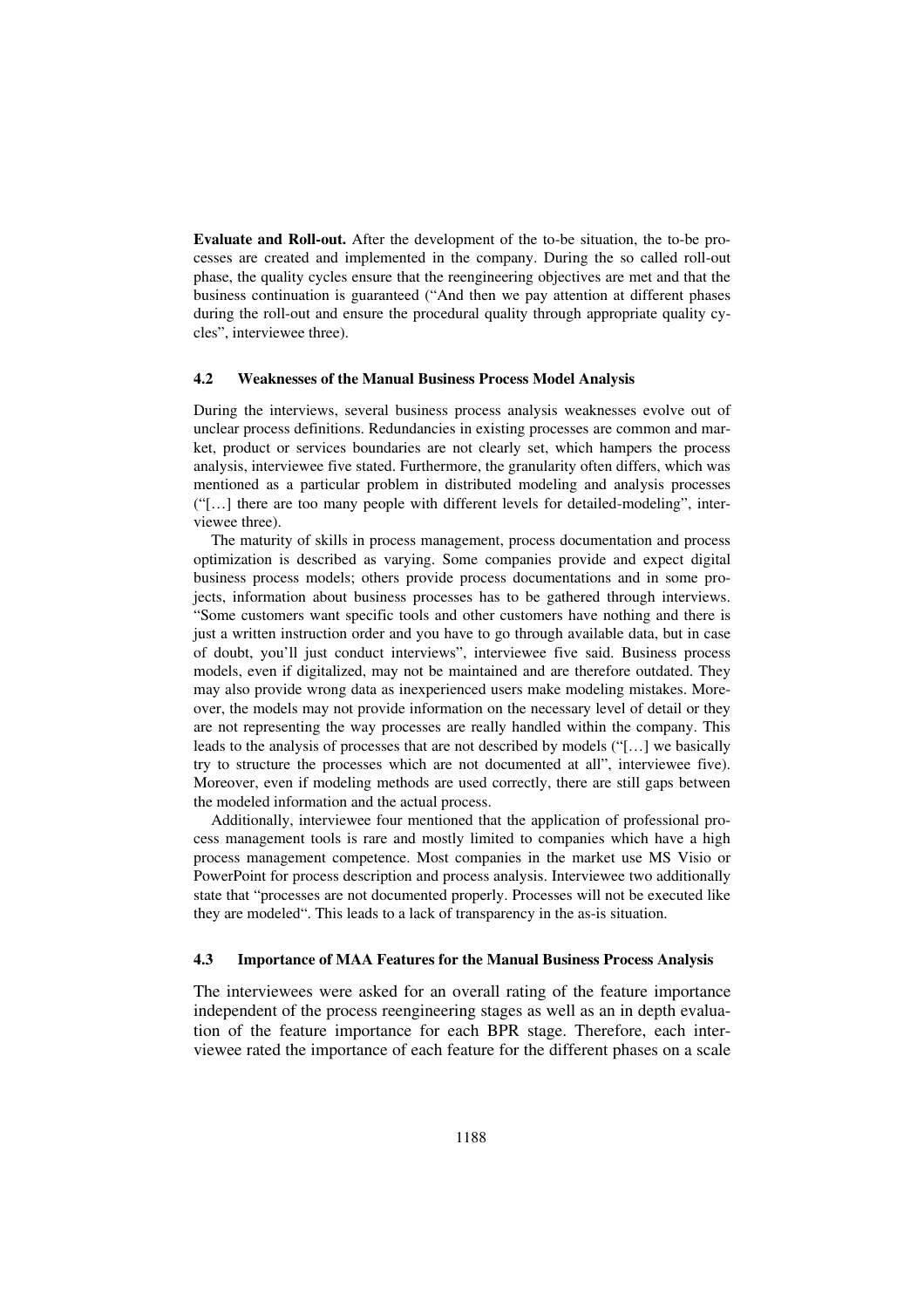from one (meaning unimportant) to five (meaning very important). Figure 2 depicts the cumulated results. On the left side of the figure, the consultants rated the overall importance of the features, independently from the business process analysis stage. The "Structure Analysis", the "Semantic Analysis" and the "Tool Based Analysis" are important for the process model analysis tasks. The "Text / Label Analysis" and the "Modeling Language Independent Analysis" are just of little importance for the interviewees.

| Importance:                         |                                                                                                                                                            | <b>Clarify Re-</b><br><b>Engineering</b><br><b>Objectives</b> | Create<br><b>Transparent</b><br>As Is World | Identify<br><b>Require-</b><br>ments | Develop To-<br><b>Be Situation</b> | Evaluate &<br><b>Roll-out</b> |  |  |  |
|-------------------------------------|------------------------------------------------------------------------------------------------------------------------------------------------------------|---------------------------------------------------------------|---------------------------------------------|--------------------------------------|------------------------------------|-------------------------------|--|--|--|
| $\ddot{}$                           | <b>Structure Analysis</b>                                                                                                                                  | 5                                                             | 14                                          | 7                                    | 13                                 | 9                             |  |  |  |
| $\ddot{}$                           | <b>Semantic Analysis</b>                                                                                                                                   | 5                                                             | 12                                          | 12                                   | 12                                 | 9                             |  |  |  |
| -                                   | <b>Text / Label Analysis</b>                                                                                                                               | 5                                                             | 13                                          | $\overline{7}$                       | 10                                 | 7                             |  |  |  |
| O                                   | Data / External<br><b>Information Inclusion</b>                                                                                                            | 5                                                             | 16                                          | 9                                    | 14                                 | 8                             |  |  |  |
| O                                   | <b>Execution / Behavior</b><br>Analysis                                                                                                                    | 5                                                             | 12                                          | 8                                    | 7                                  | 11                            |  |  |  |
| O                                   | <b>Comparison Across</b><br><b>Modeling Languages</b>                                                                                                      | 5                                                             | 13                                          | 8                                    | $\overline{7}$                     | 6                             |  |  |  |
| o                                   | Complex / Loop<br><b>Construct Analysis</b>                                                                                                                | 5                                                             | 14                                          | 7                                    | 8                                  | 9                             |  |  |  |
| O                                   | Pattern / Model<br>Construct / Sub-Graph<br><b>Analysis</b>                                                                                                | 8                                                             | 14                                          | 13                                   | 12                                 | 10                            |  |  |  |
| $\ddot{}$                           | <b>Tool Based Analysis</b>                                                                                                                                 | 5                                                             | 16                                          | 9                                    | 14                                 | 12                            |  |  |  |
|                                     | <b>Modeling Language</b><br>Independency                                                                                                                   | 5                                                             | 12                                          | $\overline{7}$                       | 7                                  | 9                             |  |  |  |
| Caption:<br>$+ =$ important         | Total<br>$(max = 250pt)$                                                                                                                                   | 53                                                            | 136                                         | 87                                   | 104                                | 90                            |  |  |  |
| -= unimportant<br>$o = indifferent$ | 5<br>=unimportant;<br>Caption:<br>$6 - 10$<br>= of little importance;<br>$11-15$ = important;<br>16-20<br>=increased importance;<br>21-25 = very important |                                                               |                                             |                                      |                                    |                               |  |  |  |

**Fig. 2.** Importance of Features for Manual Business Process Analysis

Regarding the assignment of analysis importance to process steps, three out of five interviewees expressed that the features of MAA are particularly relevant for the process steps "Create transparent as-is world" and "Develop To-Be Situation". The stages "Identify requirements", "Evaluation & Roll-out" are identified as less useful stages for the application of process model analysis features. The first BPR stage, "Clarify reengineering objectives", is of minor to no importance for business process MAA.

#### **4.4 Importance of Automatic Business Process Model Analysis**

The rating of automatic model analysis features depends on the "level of automation of the analysis", interviewee five said. A high level of automatic analysis is especially important if the analysis of "masses of models" is necessary.

**Features Rated as Rather Important.** It turned out that the analysis of Data / External Information Inclusion is of high importance for the business process reengineering tasks. In particular, "the analysis of attributes" (interviewee one), such as processing times, costs, locations, occurrence probabilities, and dependencies with other models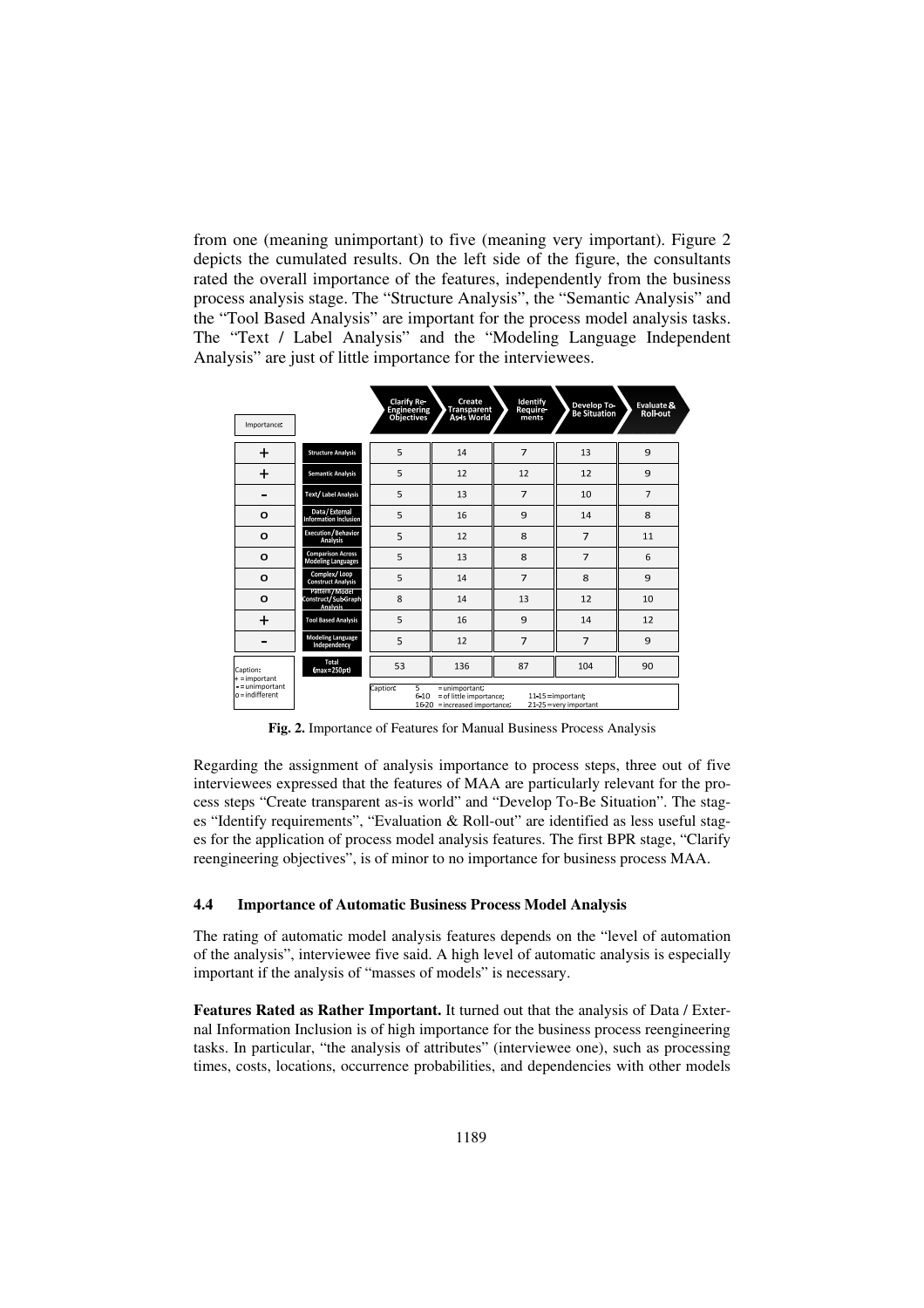was described as important. The relationships between the process and further attributes and processes on other hierarchical levels are seen as important to understand the whole process model. Including external data and information into business process analysis ensures that all external information is included in the analysis ("I need the possibility to link to external data", interviewee three).

Regarding the analysis approaches that provide Modeling Language Independency, interviewees stated that in contrast to the feature rating for manual process analysis, it is important to integrate models developed with different tools into the analysis tool and vice versa ("we used ARIS at Bank X [and] we found ADONIS at Bank Y", interviewee five). We explain this rating difference with the brief discussion on that feature, e. g. by discussing a large merger between several independent banks using different modeling tools. The feature is especially relevant as the tool support that is currently available, is perceived to be insufficient for this task ("It is important for consulting [that] […] in the end I can transfer all the processes into a tool which the customer already uses", interviewee three).

Execution / Behavior is also been rated as important – especially for technical processes. Other processes are not in scope because they are perceived as "too inaccurate and fuzzy". In addition, the combination of economic key factors, such as process costs, with the process simulation is considered to be highly relevant. The feature should be able to create a "what-would-be-if analysis regarding business ratios […]" along the business process models.

The tool support is described as "important without a doubt", interviewee five said. In particular, for large process model repositories, it is mandatory, mentioned interviewee three. The tools provide the possibilities for structuring as well as search and analysis functionalities across the models, which was also perceived as important.

**Features Rated as Rather Neutral.** The pattern, model-construct and sub-graph analysis is considered as semi important. Interviewee five perceives this functionality particularly important for "mass analysis". The pattern analysis is, therefore, dependent on the usage scenario. Especially for routine tasks, where banks are confronted with different formal requirements which have to be checked in the process models, a pattern analysis "[…] is highly relevant", interviewee five said. This analysis is seen as dependent on correct process and element labels ("The captions are highly relevant in order to detect [patterns] in large models", interviewee three).

The interviewees have rated the Comparisons Across Modeling Languages as semi-important. Comparing different models, which can be created by using different languages, may be useful for understanding the model semantics. It ("[…] is more like a check of understandability", interviewee five). The interviews have shown that this type of analysis has arbitrary application potentials, as very different modeling languages are used in companies ("I think it is important to analyze different syntax [...]", interviewee four).

While three interviewees perceive Semantic Analyses as rather important, one interviewee considers this feature as less relevant ("Analysis approaches that consider the [semantic correctness] are rather irrelevant", interviewee one). Interviewee three argues that "the bigger [the process models], the more important but also the more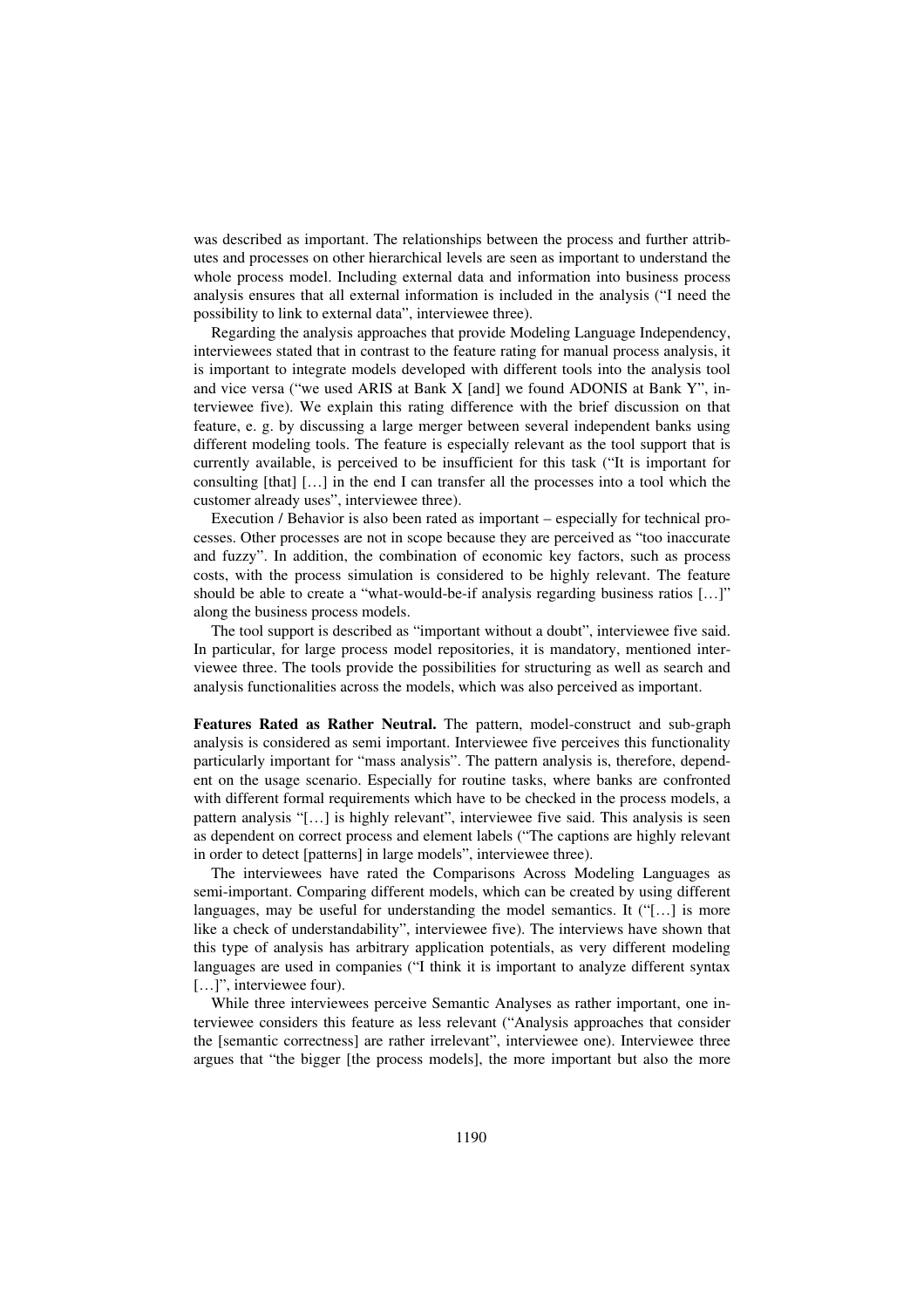difficult it becomes". Semantic analyses become particularly important in distributed analysis settings. Furthermore, semantic checks are important if they can be used to identify the gaps between process models and real world process execution ("The focus of [semantic checks] is more on checking whether the modeled process represents the real-world process", interviewee four).

The Structure Analysis has been evaluated as useful for decision tree analysis. Interviewees state the need to check each possible path of a process. The structure analysis can be used to identify the "catch-all branches" (interviewee five). The interviewees describe the task of creating consistency as important ("Checking inconsistency is rather important [...]", interviewee four). The importance of structural correctness increases along with the increase of model complexity and model size ("Hence, the bigger the process quantity, the more complex the process landscape, the more important is this topic", interviewee three).

**Features Rated as Rather Unimportant.** The Text / Label Analysis is recognized as supportive analysis. One major reason for the lack of support is that someone cannot "[…] trust theses analyses", interviewee five said. The correct naming of elements is considered important, but that has to be done during the modeling phase. This is in particular necessary in distributed modeling projects. Interviewee three stated that "due to the involvement of many different people with different modeling skills, the same process or process step will be described differently". Furthermore, the Complex / Loop Construct Analysis is seen as an unimportant feature for the analysis. Interviewees state that they don't have to search for such complex patterns.

#### **4.5 Importance and Usage Scenarios along the Consulting Process Stages**

After the tool- and presentation-based demonstration of the features of automatic MAA, the interviewees have been asked to state in which phase of the reengineering process they would apply automatic business process MAA and why. Therefore, the importance of MAA for each process reengineering stage should be rated by marking the relevant phases with a cross. The results are depicted in Figure 3, whereas the numbers indicate the cumulated crosses. All five interviewees rated the phase 'creation of a transparent as-is world' as an important application area for MAA.



**Fig. 3.** Application scenarios of automated MAA for consulting process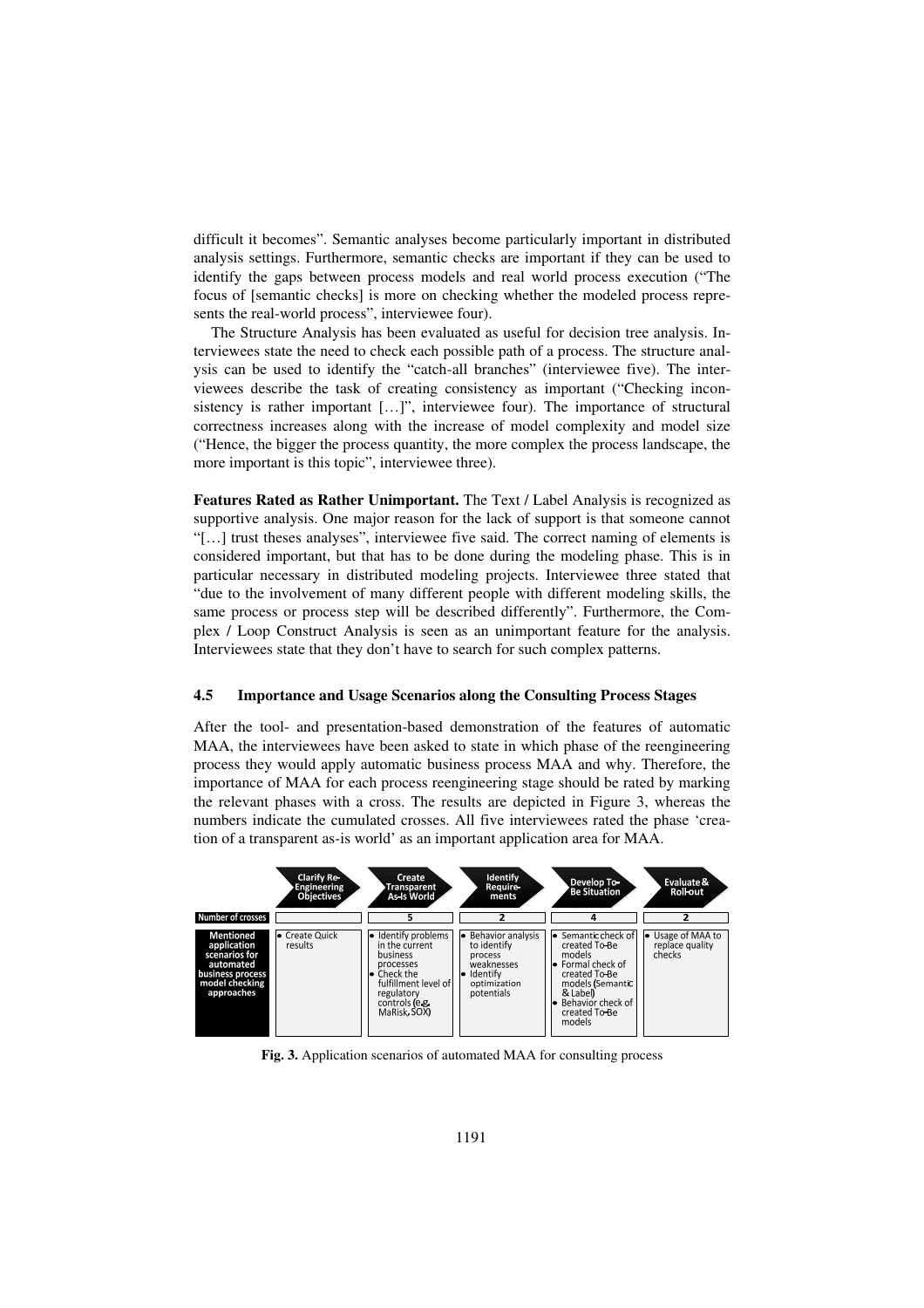Four interviewees see the development of the to-be situation as an important application area. The other phases show less importance. In general, the interviewees understand automated business process MAA as a chance to simplify manual analysis: "I think that we need more support in any case, the more automation the better", interviewee five said. "In particular, in complex big projects, there exist meaningful application scenarios", interviewee one said. Automated process model analysis can be used at different stages in the process reengineering project process. Although, not explicitly "checked" by the interviewees depicted in Figure 3, they mentioned that the approaches can support the project setup during the *Clarify reengineering goals* stage as well. The ability to use automatic model analysis for quick results as basis for clarifying the reengineering goals has been mentioned as relevant for this stage.

For *creating a transparent as-is world,* the automatic MAA seems to be useful to identify problems in the existing processes and to identify differences from, e. g., reference models. In particular, the semantic and syntax analysis are to be used for the task ("I can easily compare as-is processes with reference processes and detect differences", interviewee five). In addition, tool support is important in this phase in order to "create transparent processes" and to "identify process weaknesses", interviewee three said. The management of the regulatory requirements is another field of application. Therefore, the number of process models and necessary formal business process checks are seen as important application scenario. Within the as-is analysis, a completeness check is seen as one application scenario ("[…] in such environment [model analysis] is really relevant because you have a lot of regulatory requirements […]", interviewee five).

Within the *Identify Requirements* stage, comparisons across models and across modeling languages are identified as important for project success. In order to identify requirements, the interviews have shown that the process model comparison with "reference models and process landscapes" (interviewee four) is identified as one application area. Furthermore, behavior analysis to identify further requirements and optimization potential is perceived as a relevant application area ("You could make simulations based on expected case numbers in order to identify bottlenecks", interviewee four).

During the stage *Develop To-Be Situation* stage, the automatic MAA is perceived as useful to analyze the to-be processes in order to ensure syntactical and behavioral correctness. Interviewee one identified the analysis of "completeness and clarity" and a "unique use of language" as an important application. Furthermore, the comparison of as-is and to-be models and checking "whether errors occurred during process modeling" (interviewee three) are seen as further use cases.

# **5 Discussion and Outlook**

The study examines the potential of automated business process MAA within consulting projects in financial services industries. Interviews provide insights into the relevance of model analysis features and also pointed out potential use cases along typical project steps of business process reengineering. In general, business process MAA are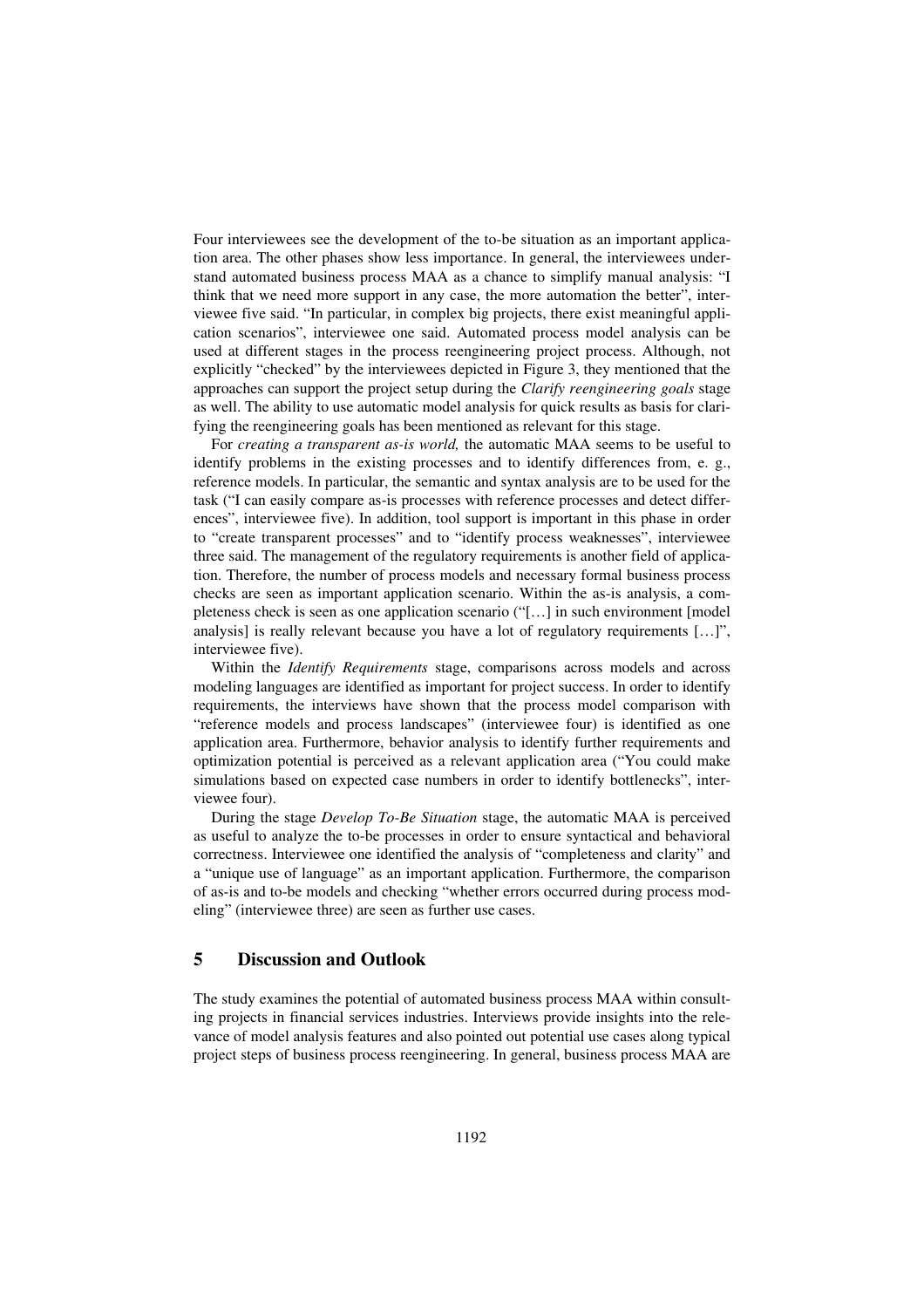relevant for very large projects where large model repositories have to be analyzed. Lessons from consulting projects show that companies do not usually keep an accurately maintained repository ready for analysis, but that model translation efforts and alignment with "real world" processes is necessary prior to conducting model analysis.

The results indicate that business process MAA have the potential to support business process consulting in the financial services industry. Many features, such as the inclusion of external data and information, modeling language independent analysis, and execution / behavior analysis, are perceived as important for model analysis tasks. Secondly the results indicate that the applicability of MAA differ among the different consulting process steps. In particular, the creation of a transparent as-is world and the development of a to-be situation can benefit from automatic MAA. For the clarification of engineering objectives, no benefit could be identified.

Therewith, we provide the following two research contributions. First, we evaluate the practical relevance of MAA in a real-world scenario and provide an initial insight into its relevance. The results are in particular important for the ongoing development of research in model checking, as only little evidence for the practical relevance of MAA was given so far. Second, we provide an overview on the most important and less important features and their usefulness in different consulting stages. These insights can enable a focused ongoing development of MAA features. From a practical perspective, we provide some possible application scenarios for MAA which might encourage other consultancies to rethink their internal consulting processes in order to evaluate the usefulness of MAA for increasing BPR project efficiency.

Nevertheless, the presented study has some limitations. The case study comprises only a limited set of data. Thus, the results provide a first initial insight into in this area. Furthermore, the interviewees are employed at the same consulting company which might lead to some bias in their ratings. Interviewees might sometimes focus on one or two certain consulting phases and have only limited knowledge about the other phases which again biases the results.

As both intensity and frequency of BPR projects increase – especially in the financial services sector – one can predict increasing demand for analysis support in BPR projects. Research on automated business process MAA can contribute to these demands if developed in accordance with practical use cases. Therefore, we suggest two concrete enhancements of MAA. First, the *use of patterns and reference models should be extended.* Existing patterns and reference models (or model fragments) can be used to express standard queries for analysis. This could be, for example, deployed to analyze compliance issues in process models. Second, *unstructured data should be included in MAA:* According to the experience of the consultants in this study, few companies use one single modeling standard, language, or software solution (cf. results on feature inclusion of internal/external data). To overcome the syntax issues, tool-based converters and translators are promising to enhance the relevance of MAA. All in all, this study suggests that business process MAA are relevant for financial services industry consulting and encourage ongoing research in this area.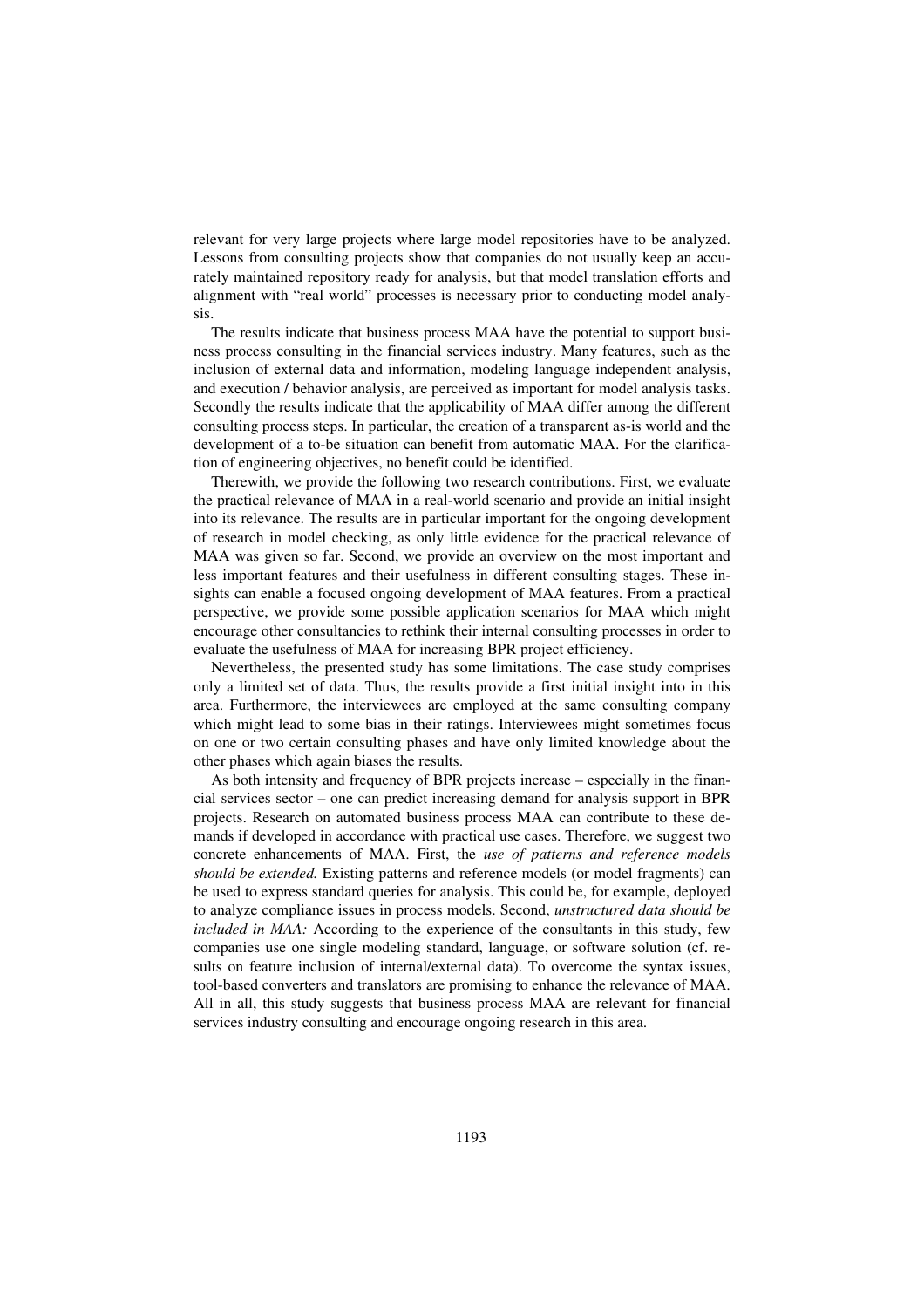### **References**

- 1. Kohlmann, F.: Geschäftsorientierte Referenz-Servicearchitektur für Banken. Logos, Berlin, Leipzig (2011)
- 2. Kaib, B.: Entwicklungslinien in Europa. In: Alt, R., Bernet, B., Zerndt, T. (eds.): Transformation von Banken: Praxis des In- und Outsourcings auf dem Weg zur Bank 2015. Springer, Berlin Heidelberg (2009)
- 3. BaFin: Jahresbericht der Bundesanstalt für Finanzdienstleistungsaufsicht 2011, Bonn, Frankfurt am Main (2011)
- 4. Raduescu, C., Tan, H.M., Jayaganesh, M., Bandara, W., zur Muehlen, M., Lippe, S., Ljungberg, J., Andersson, M.: A Framework of Issues in Large Process Modeling Projects. In: Ljungberg, J., Andersson, M. (eds.): Fourteenth European Conference on Information Systems, pp. 1594-1605. Association for Information Systems (2006)
- 5. Alt, R., Bernet, B., Zerndt, T.: Transformation von Banken: Praxis des In-und Outsourcings auf dem Weg zur Bank 2015 (Business Engineering). Springer, Berlin Heidelberg (2009)
- 6. Sadiq, S., Governatori, G., Naimiri, K.: Modeling control objectives for business process compliance. In: 5<sup>th</sup> international conference on Business process. LNCS, Vol. 4714, 149-164. Springer (2007)
- 7. Ekanayake, C., Dumas, M., Garcia-Banuelos, L., La Rosa, M., ter Hofstede, A.H.M.: Approximate Clone Detection in Repositories of Business Process Models. In:  $10<sup>th</sup>$  International Conference on BPM. LNCS, Vol. 7481, pp. 302-318. Springer (2012)
- 8. Mendling, J.: Detection and prediction of errors in EPCs of the SAP reference model. Data & Knowledge Engineering 64, 312-329 (2008)
- 9. Sadiq, W., Orlowska, M.E.: Analyzing Process Models Using Graph Reduction Techniques. Information Systems 25, 117-134 (2000)
- 10. La Rosa, M., Dumas, M., García-Banuelos, L., Uba, R.: Fast Detection of Exact Clones in Business Process Model Repositories. Working Paper, accessible at http://eprints.qut .edu.au/49408/3/clones\_main.pdf (2012)
- 11. Clake, E.M.: Model Checking. In: Goos, G., Hartmanis, J., van Leeuwen, J. (eds.):  $17<sup>th</sup>$ Conference on Foundations of Software Technology and Theoretical Computer Science. Springer (1997)
- 12. vom Brocke, J., Simons, A., Niehaves, B., Riemer, K., Plattfaut, R., Cleven, A.: Reconstructing the giant: On the importance of rigour in documenting the literature search process. In: Proceedings of the  $17<sup>th</sup>$  European Conference on Information Systems, Verona, Italy, pp. 2206-2217 (2009)
- 13. Dijkman, R., Dumas, M., García-Banuelos: Graph matching algorithms for business process model similarity search. In: Dayal, U.e.a. (ed.): BPM 2009. LNCS, Vol. 5701, pp. 48- 63. Springer (2009)
- 14. Soffer, P.: Goal-driven multi-process analysis. Journal of the Association for Information Systems 8, 175-202 (2007)
- 15. Ghose, A., Koliadis, G.: Auditing business process compliance. In: Krämer, B., Lin, K.-J., Narasimhan, P. (eds.): ICSOC 2007. LNCS, Vol. 4749, pp. 169-180. Springer (2007)
- 16. van Dongen, B., Dijkman, R., Mendling, J.: Measuring Similarity between Business Process Models. In: Bellahsène, Z., Léonard, M. (eds.): CAiSE 2008. LNCS, Vol. 5074, pp. 450-464. Springer (2008)
- 17. Dumas, M., Garcia-Banuelos, L., Rosa, M.L.R., Uba, R.: Clone detection in repositories of business process models. In: Rinderle-Ma, S., Toumani, F., Wolf, K. (eds.): 9<sup>th</sup> International Conference on BPM 2011. LNCS, Vol. 6896, pp. 248-264. Springer (2011)